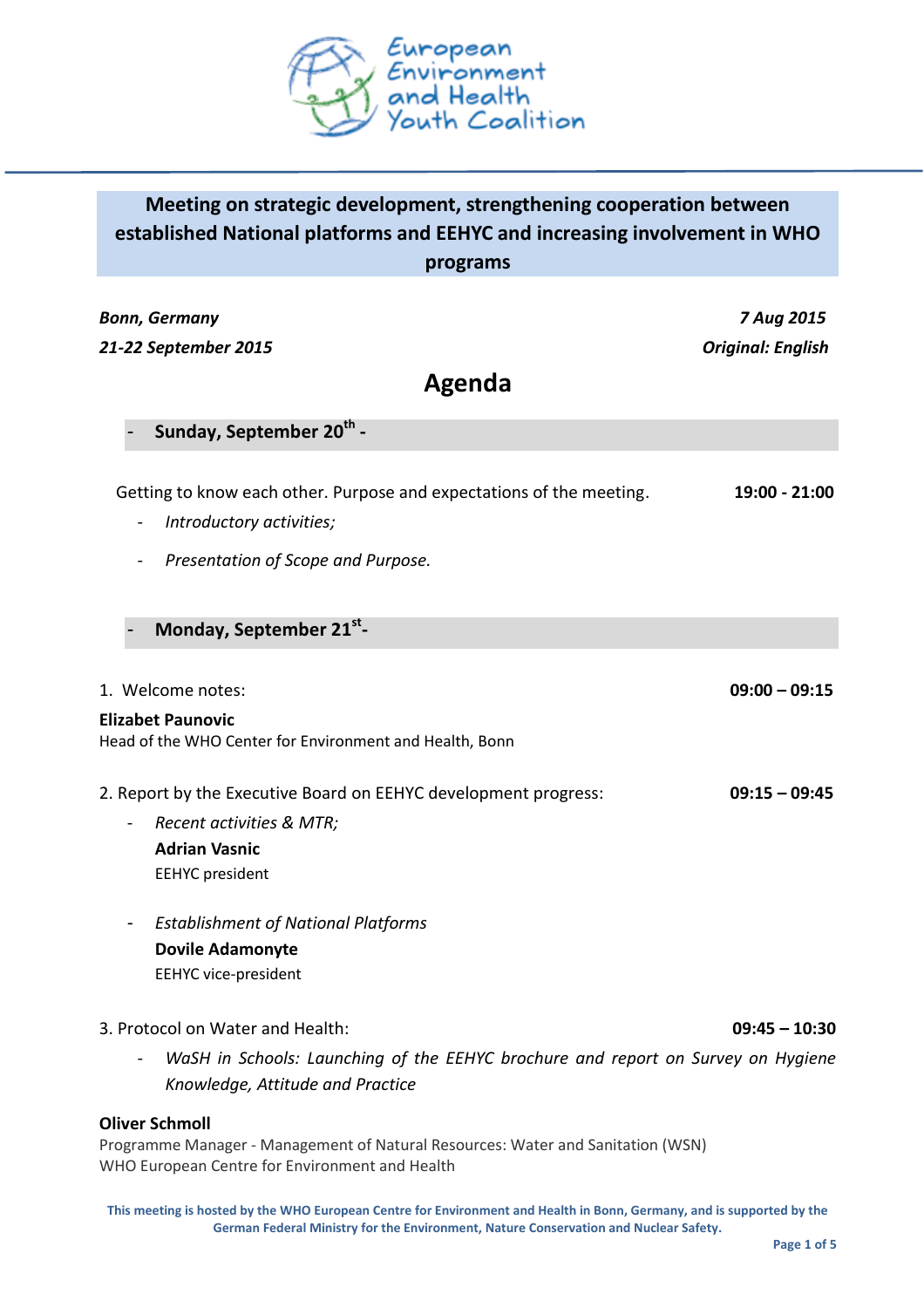

# **Shinee Enkhtsetseg**

Technical Officer - Management of Natural Resources: Water and Sanitation (WSN) WHO European Centre for Environment and Health

# **Jovana Dodos**

EEHYC vice-president; WASH in Schools projects coordinator

# **Julia Baschinger**

WASH in Schools project coordinator for Austria

# **Coffee break 10:30 – 11:00**

# 4. Health effects of global change: **11:00 – 11:30**

- *Generic overview;*
- *Policy options;*
- *Selecting and implementing the most suitable strategies for sustainable development;*
- *Current and Future Project;*
- *Report from the HIC meeting.*

#### **Bettina Menne**

Programme Manager - Climate change, sustainable development and green health services (CGS) WHO European Centre for Environment and Health

## **Natalia Ciobanu**

# EEHYC Advisory Board

# 5. 6th Ministerial Conference on Environment and Health (2016) **11:30 – 12:00**

- *What does it imply for EEHYC?*

#### **Francesca Racioppi**

Senior Policy and Programme Adviser, Environment and health Policy and Governance WHO Regional Office for Europe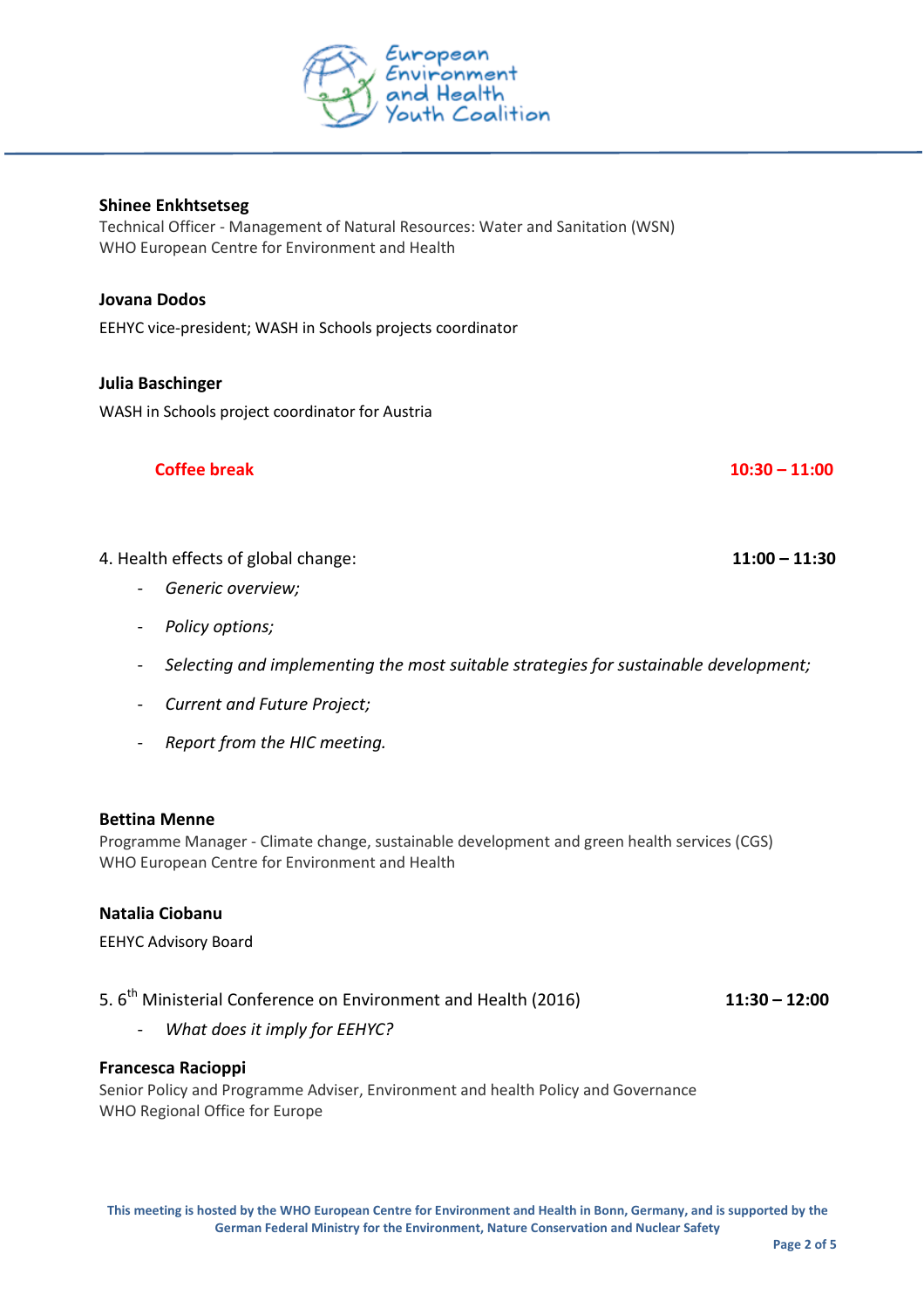

# ropean<br>vironment<br>Id Health

- 6. Progress on the European Environment and Health Process **12:00 – 12:30**
	- *Review of the progress towards the achievement of the Parma commitments;*
	- *Governance aspects of the environment and health process;*
	- *Emerging issues.*

# **Alexander Nies**

Ex-Environment and Health Task Force Chair Head of Directorate of Environmental Health, Chemical Safety German Federal Ministry for the Environment, Nature Conservation, Building and Nuclear Safety, Bonn

# 7. Environment and Health Agenda **12:30 – 13:00**

- Next steps for implementation and monitoring of the environment and health process;
- *Increasing involvement of EEHYC in WHO programs*

# **Dragan Gjorgjev**

Environment and Health Task Force Chair EH Focal Point, Institute for Public Health, The former Yugoslav Republic of Macedonia

# **Robert Thaler**

Environment and Health Task Force Co-Chair EH Focal Point, Federal Ministry of Agriculture, Forestry, Environment and Water Management of Austria

| <b>Lunch break</b>                                                                                                                             | $13:00 - 14:00$ |
|------------------------------------------------------------------------------------------------------------------------------------------------|-----------------|
| 6. Workshop: Preparation for 2016.<br>Working on EEHYC inputs<br>$\blacksquare$<br>Road map until 6th Ministerial Conference<br>$\blacksquare$ | $14:00 - 15:30$ |
| Faciliteted by Jovana Dodos & Alina Bezhenar<br><b>EEHYC Executive Board</b>                                                                   |                 |
| <b>Coffee break</b>                                                                                                                            | $15:30 - 16:00$ |
| 7. Outcomes of the Preparation for 2016.<br>Discussions and Approval.<br>Ξ.                                                                    | $16:00 - 16:30$ |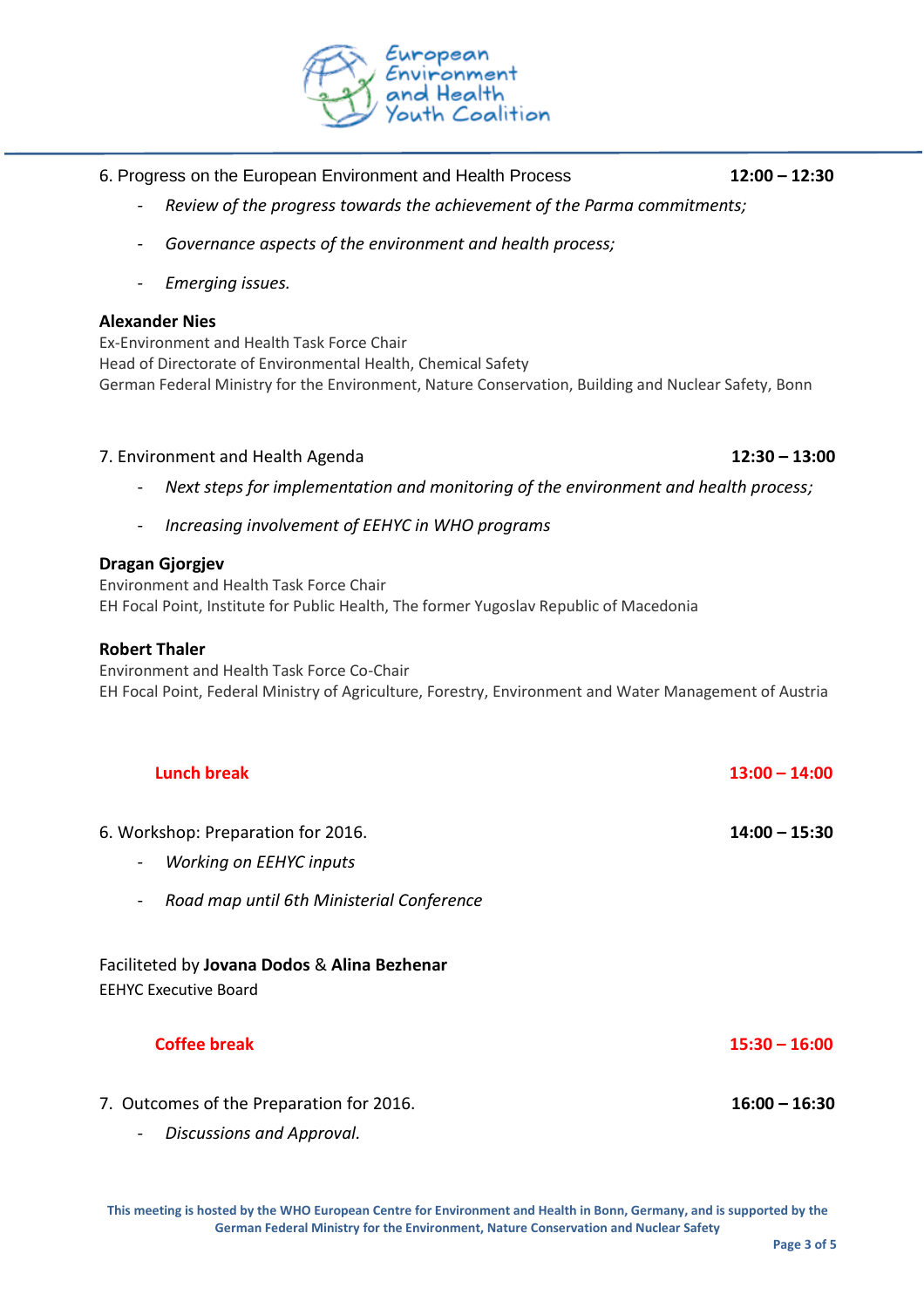

| Faciliteted by Jovana Dodos & Alina Bezhenar<br><b>EEHYC Executive Board</b> |                 |
|------------------------------------------------------------------------------|-----------------|
| 8. Final remarks and conclusions;                                            | $16:30 - 16:45$ |
| 9. Evaluation and closure.                                                   | $16:45 - 17:00$ |
| Tuesday, September 22 <sup>st</sup> -                                        |                 |
| 1. Welcome notes and introductory activity.                                  | $09:00 - 09:15$ |
| 2. Formal presentation of newly established National Platforms               | $09:15 - 10:45$ |

- *Formal presentation of the focal points from the recently established National Platforms;*
- *Comments on the NYC's guide on establishing a National Coalition*.

# Facilitated by **Dovile Adamonyte** & **Adrian Vasnic**

EEHYC Executive Board

# **Coffee break 10:45 – 11:15**

- 3. Workshop on strategic development. **11:15 - 12:30**
	- *Developing awareness (European environment and health market and competitive realities, Internal and external environment, Managerial effectiveness, Opportunities for growth);*
	- *Planning (Planning Phases);*
	- *Development (Operational excellence, Actions, Behaviours, Attitudes, Leadership);*
	- *Results (Measurable results, Specific results, Critical success factors, Feedback mechanisms)*
	- *EEHYC expansion.*

Facilitated by **António Marques Pinto** EEHYC Executive Board